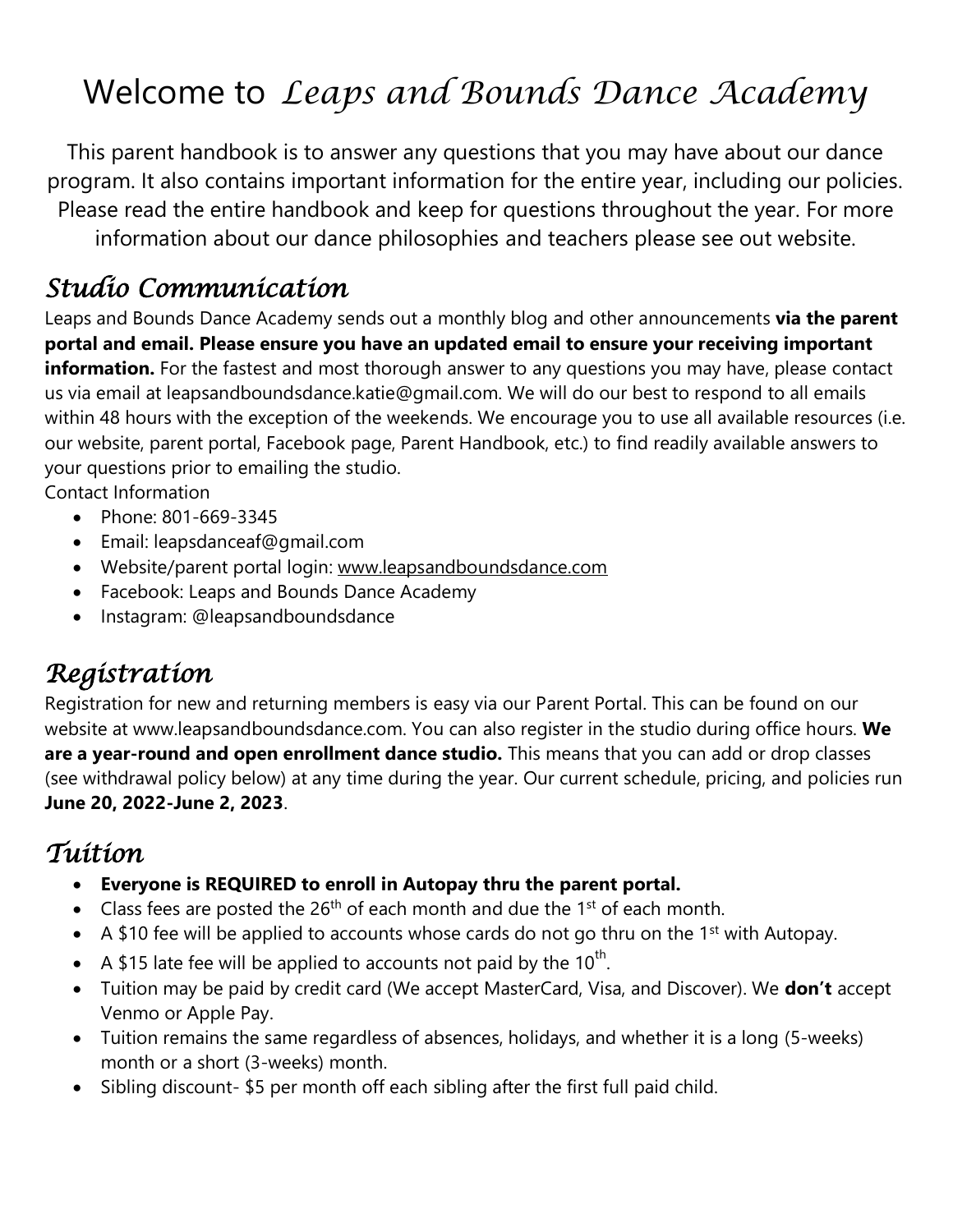#### REFERRAL DISCOUNT

#### **Refer a friend to dance get one hour monthly tuition (\$48 value) FREE!**

*Withdrawal*  Friend must be signed up and pay for 3 consecutive months to receive discount.

**If you do need to drop a class at any time during the year, you will need to fill out a drop form by the 25th BEFORE the month you wish to drop.** These can be picked up at the front desk or requested digitally by emailing us. Not showing up for classes, does not constitute a withdrawal from class. Class must be dropped by the 25th of the month otherwise full month tuition will be charged. You will continue to be charged for tuition until the drop form has been completed.

### *Studio Closed Dates*

We **loosely** follow the Alpine School District for holidays. Please see below: July 4: Independence Day July 25: Pioneer Day September 5: Labor Day October 10-15: Fall Break (full week) October 31: Halloween November 21-26: Thanksgiving Break (full week) December 19- December 31: Christmas Break (two full weeks) January 16: Martin Luther King Day February 20: President's Day April 3-8: Spring Break

#### **\*We DO NOT take off for teacher work days!**

#### *Studio Important Dates*

- Dance with your Dancer Week- December 5-10
	- o We invite you to come and take class with your dancer! Come see what they do each week and see if you could do it yourself.
	- o "Tuition" will be cans of food or toilet paper to be donated to our local Tabitha's Way

# *Annual Recital: May 31 and June 1, 2023*

We will hold our annual dance recital at the Valentine Theater in American Fork. The Recital shows classes and dates have already been predetermined for the year. Please make sure if you would like your children in the same show to sign up for the classes accordingly. A copy of the schedule and recital shows is available in the office or on our website. Participation is optional. A letter of non-participation will need to be turned into the office by February 23<sup>rd</sup>. Each family with receive an information packet the first week of May. We ask that you the read the information completely and thoroughly as we will not readdress subjects covered.

# *Annual Recital Performance Fees and Costumes*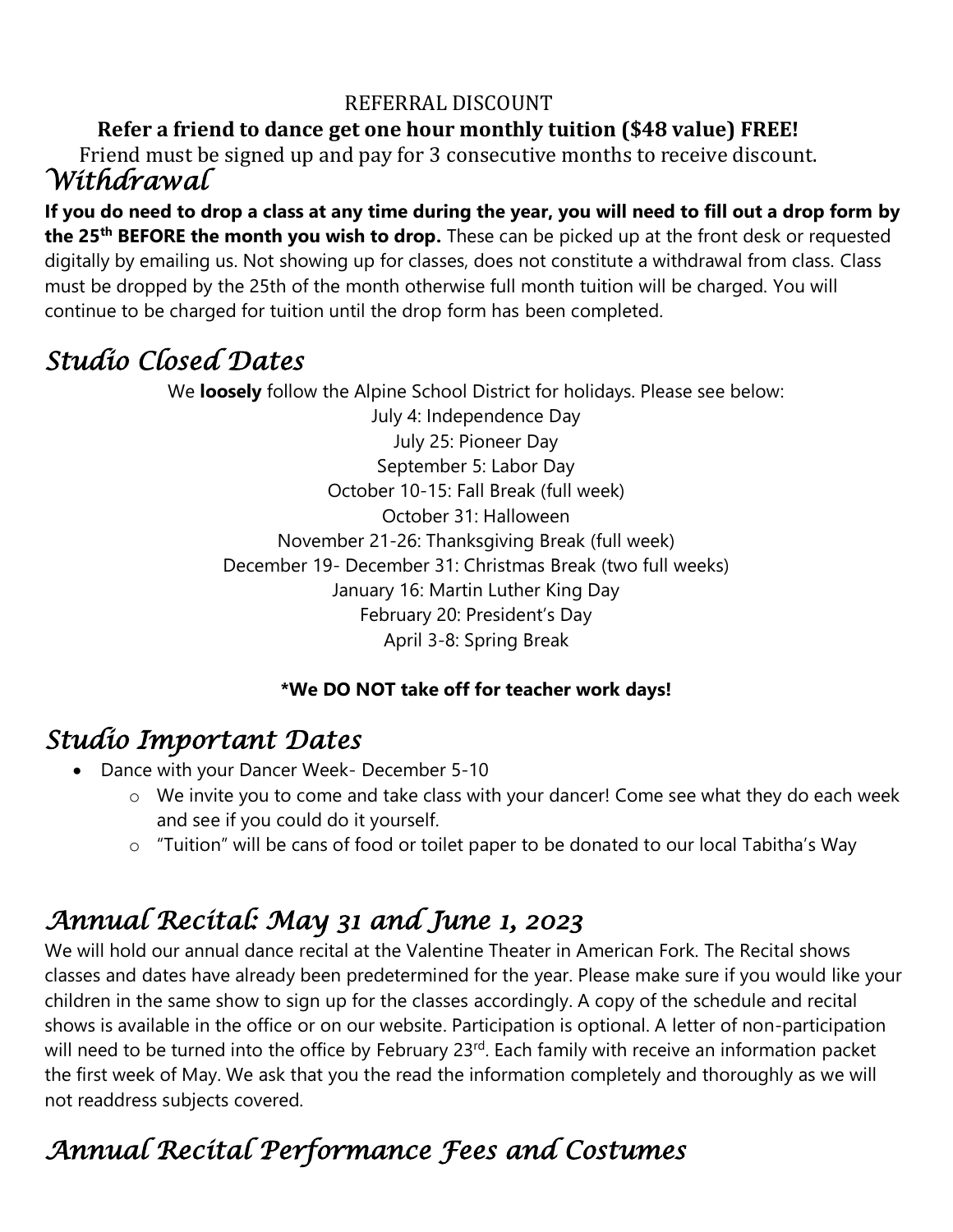Fees for participation in the recital are listed below. *All classes except for Pointe Pre, Toddler & Me, Age 3- 5 Acro, and Acro Basics will participate in our annual recital.* Measurements will be taken the first week of March for those participating. All measurements will be adjusted to account for growth before your student receives the costume. Costumes will be sent home throughout the month of May. We will not send home costumes until all fees have been paid. **All costume fees are non-transferable or refundable.** 

- Annual Recital Performance Fee: \$30 per family
	- o Due March 1, non-transferable and non-refundable
	- o Allows us to rent venue and other costs associated with putting on recital
	- o Admission into shows is free and seating is first come first serve.
- Costume for Annual Recital:
	- o Age 3 Classes thru Age 8-10 Classes- \$50
	- o Age 9-11 Classes thru Age 15-18 Classes- \$60
	- $\circ$  Non-transferable and non-refundable payment is due April 1st
	- o Costume will be yours to keep!

## *Class Attendance and Make-ups*

- Class Attendance
	- o Good attendance is imperative, as absences and tardiness can hold back an entire class.
	- o Students should be prompt and prepared for class.
	- o Please have students use the bathroom before class.
	- o Water breaks will be given during class, please leave water bottles in lobby.
	- o No refunds will be given for missed classes.
- Make-up Classes
	- o Each dancer will be allowed one make-up per month.
	- o Make up class must be done within one month of absence. If dancer tries to attend makeup class after one-month period you will be charged for class.
- Weather Related Closures
	- o Occasionally classes will be cancelled due to the weather. If this happens classes will either be rescheduled for another day or child may due a make-up class.
	- o Closures will be announced through the parent portal and email.
	- o No refunds will be given for weather related closures.

### *Class Dancewear and Hair*

- Proper dancewear is required for all classes. Students must wear comfortable form fitting dance attire to display proper body alignment and allow for easy movement.
	- o Combo- Any types of form-fitting appropriate dance wear such as jazz pants, biker shorts, leotards, tank top and form- fitting t-shirt. Plus proper shoes for each type of style (balletballet shoes, tap- tap shoes, hip hop- tennis shoes, jazz- foot undies or ballet shoes).
	- o Ballet Leotard, tights and pink ballet shoes. No skirts, wraps, shorts over tights, dance pants, or tutus are allowed for leveled ballet classes.
	- o Tap Any types of form-fitting appropriate dance wear such as jazz pants, biker shorts, leotards, tank top or form- fitting t-shirt, and tap shoes.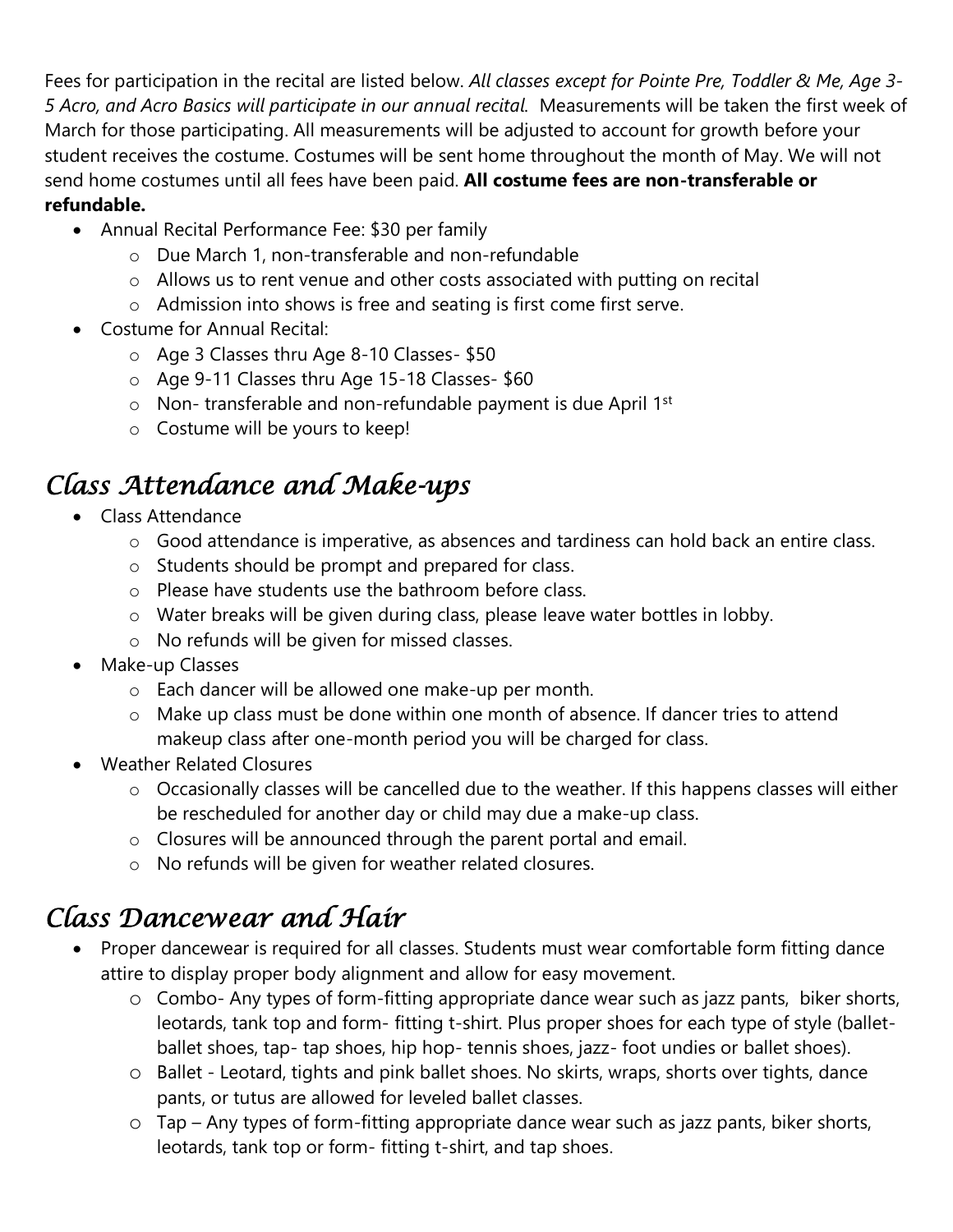- o Jazz Any type of form-fitting appropriate dance wear such as jazz pants, biker shorts, leotards, tank tops or form- fitting t-shirt, and gore boots or foot undies.
- o Hip Hop Any type of form-fitting appropriate dance wear such as jazz pants, biker shorts, leotards, tank tops or form- fitting t-shirt, and clean tennis shoes.
- o Modern- Any type of form-fitting appropriate dance wear such as jazz pants, biker shorts, leotards, tank tops or form- fitting t-shirt, and bare feet.
- No baggy t-shirts, baggy shorts, blue jeans, no jewelry or other inappropriate attire will be allowed.
- Hair should always be securely pulled away from the face.
	- o Ballet- Bun
	- o Tap, Jazz, Modern, Hip Hop- Ponytail

# *Performing Group*

The purpose of our performance group is to help dancers grow in their dance ability, performing skills, and to learn camaraderie with teammates. A parent meeting and audition (everyone will be accepted) will take place July 30th. Dancers involved in this group will be in the January show and perform at a variety of places throughout the year. Involvement in this group will require extra classes and fees. **Auditions August 6th 9:30am, Company Camp August 8-12, 2022** 

## *January Show*

Our January Show is to provide extra performing opportunities for those that would like to participate. Parent meeting will take place beginning September 10th. Rehearsals will run September through January. Involvement in this show will require extra classes and fees.

#### **Production Dates January 26, 27, and 28, 2023**

# *Studio Conduct and Rules*

- No student should be in the dance studios unless enrolled in that particular class.
- Dropping off or picking up child more than 15 minutes **early** or **late** will result in \$1 per minute babysitting fee.
- No street shoes should be worn in the dance studios. Please change into dance shoes before class.
- No food or drinks of any kind are allowed in the dance studios.
- Chewing gum is never allowed in the dance studios.
- No hanging on dance barres or any other destructive behavior in dance studios or lobby area.
- Office area and dance studio closets are off limits except to staff.
- Parents should not leave young students unattended in the waiting area before, after, or during class.
- Do not leave valuables in the Lobby area. Leaps and Bounds is not responsible for lost or stolen personal belongs.
- Always treat your teacher and fellow classmates with respect.